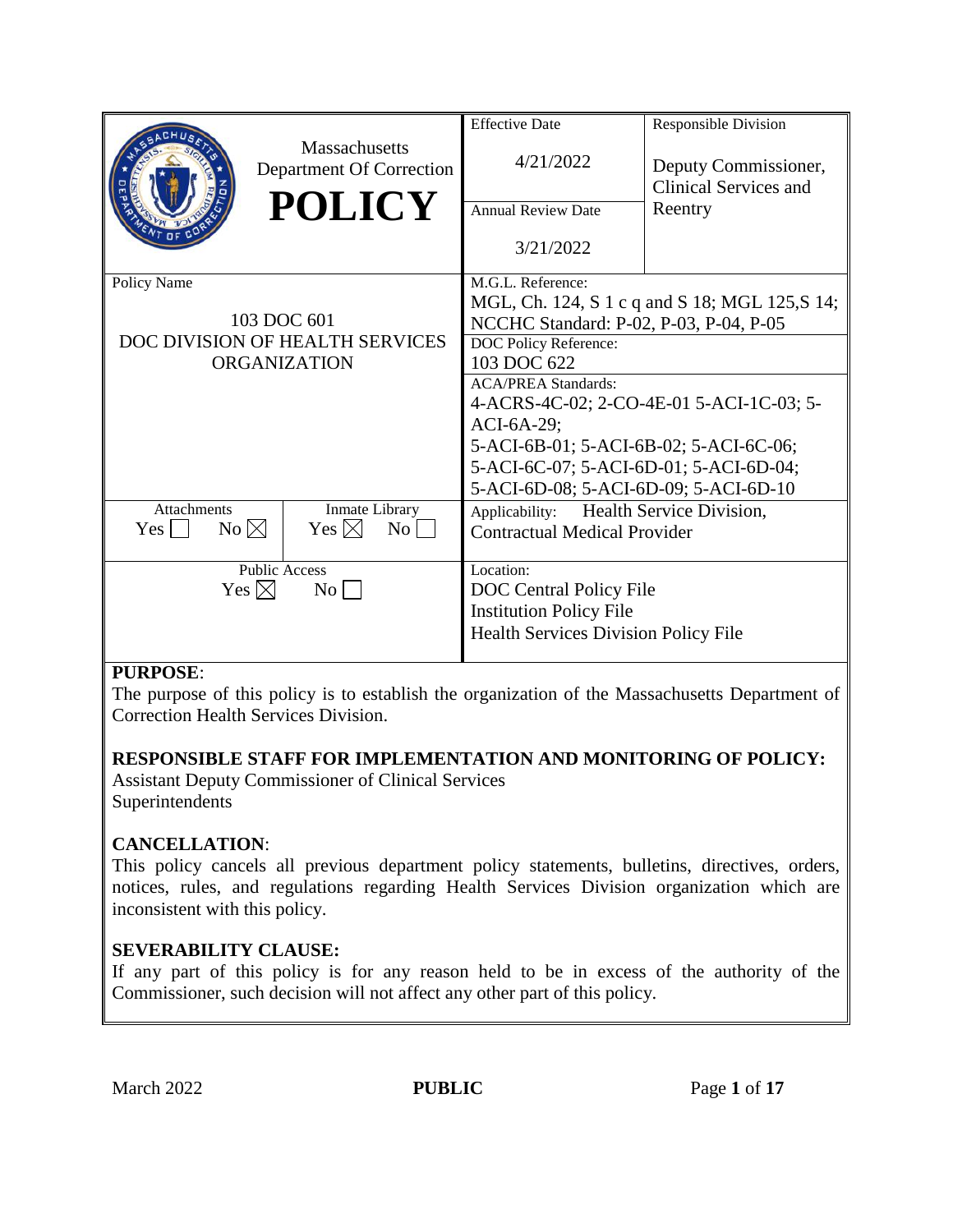# **TABLE OF CONTENTS**

| 601.01 | <b>Responsible Health Authority</b>      | 3  |
|--------|------------------------------------------|----|
| 601.02 | <b>Relationship with Superintendents</b> | 4  |
| 601.03 | Organization of Division Management      | 4  |
| 601.04 | <b>Contractual Medical Providers</b>     | 10 |
| 601.05 | <b>Committee Structure</b>               | 12 |
| 601.06 | <b>Administrative Meetings</b>           | 15 |
| 601.07 | <b>Administrative Reports</b>            | 16 |
| 601.08 | <b>Health Service Audits</b>             | 16 |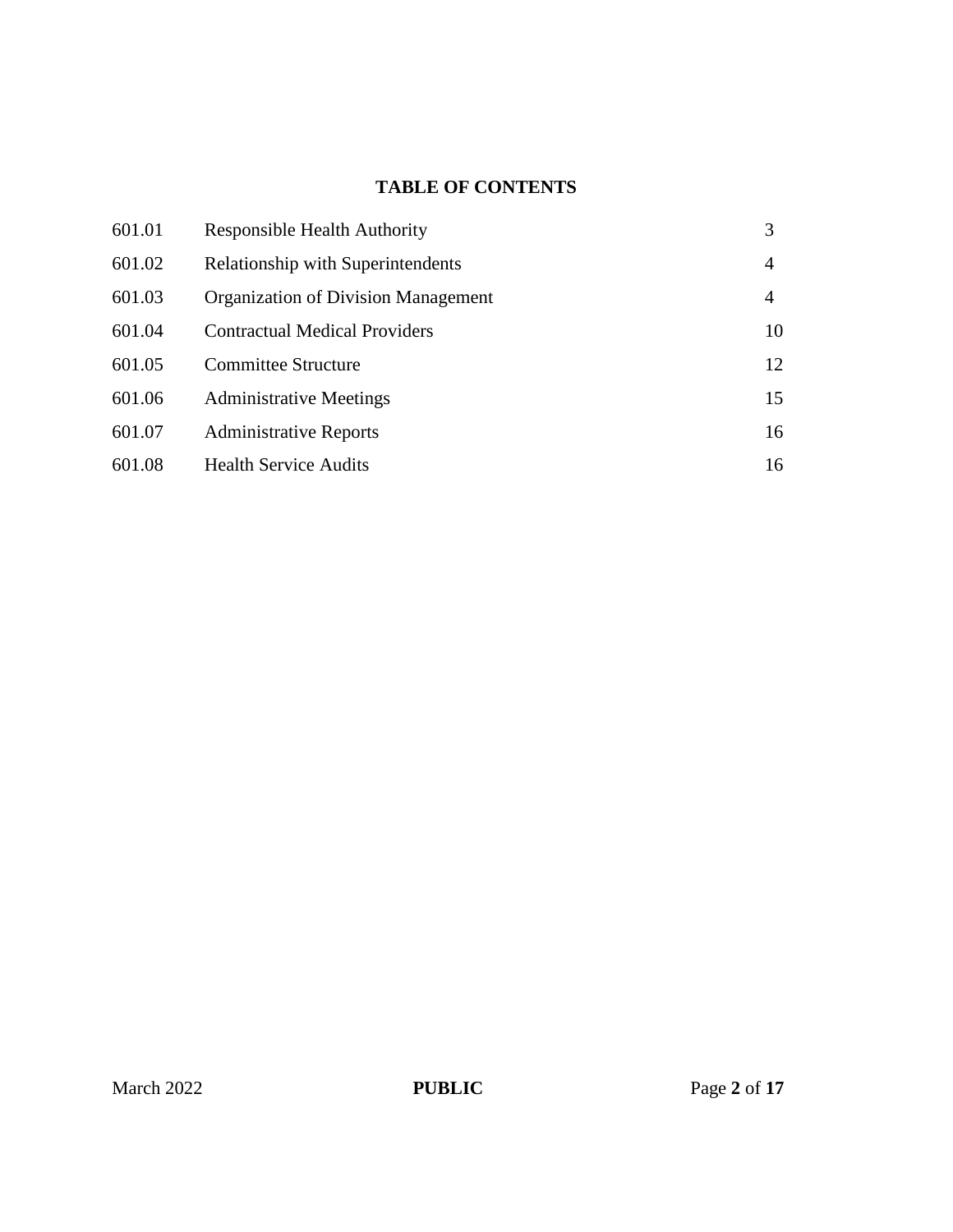#### **601.01 RESPONSIBLE HEALTH AUTHORITY**

The overall health authority for the Department of Correction is the Assistant Deputy Commissioner of Clinical Services. As health authority, the Assistant Deputy Commissioner of Clinical Services is responsible for arranging and providing accessible quality clinical services, inclusive of sex offender treatment, medical, dental, behavioral, forensic mental health, and substance use disorder treatment services, to all inmates, according to the standards of the American Correctional Association (ACA) and National Commission on Correctional Health Care (NCCHC) and applicable regulations. In carrying out that responsibility, the Assistant Deputy Commissioner of Clinical Services delegates the on-site authority to each institution's health services administrator who is a full time employee of the contractual healthcare provider(s). As the institution health authority, the health service administrator is responsible for arranging all levels of clinical services and for assuring that all inmates have access to quality healthcare.

The Assistant Deputy Commissioner of Clinical Services will provide oversight of administration, organization and planning of clinical services provided by the contractual healthcare provider(s).

The Assistant Deputy Commissioner of Clinical Services shall have the responsibility to:

- 1. Recommend to the Commissioner and Deputy Commissioner and contractual program director policies which relate to the delivery of clinical services to inmates in the care and custody of the Department;
- 2. Perform contract development, negotiation, and supervision of the vendor selection process;
- 3. Review and approve procedures that are developed by the contractual healthcare provider(s) relating to health care delivery;
- 4. Assist and advise Superintendents in meeting the specific clinical needs of their institution's population;
- 5. Prepare an annual budget for the delivery of clinical services in the Department's institutions;
- 6. Ensure that the contractual healthcare provider(s) meets its responsibility for providing quality clinical services for inmates/ detainees at each DOC institution as required by the contractual agreement;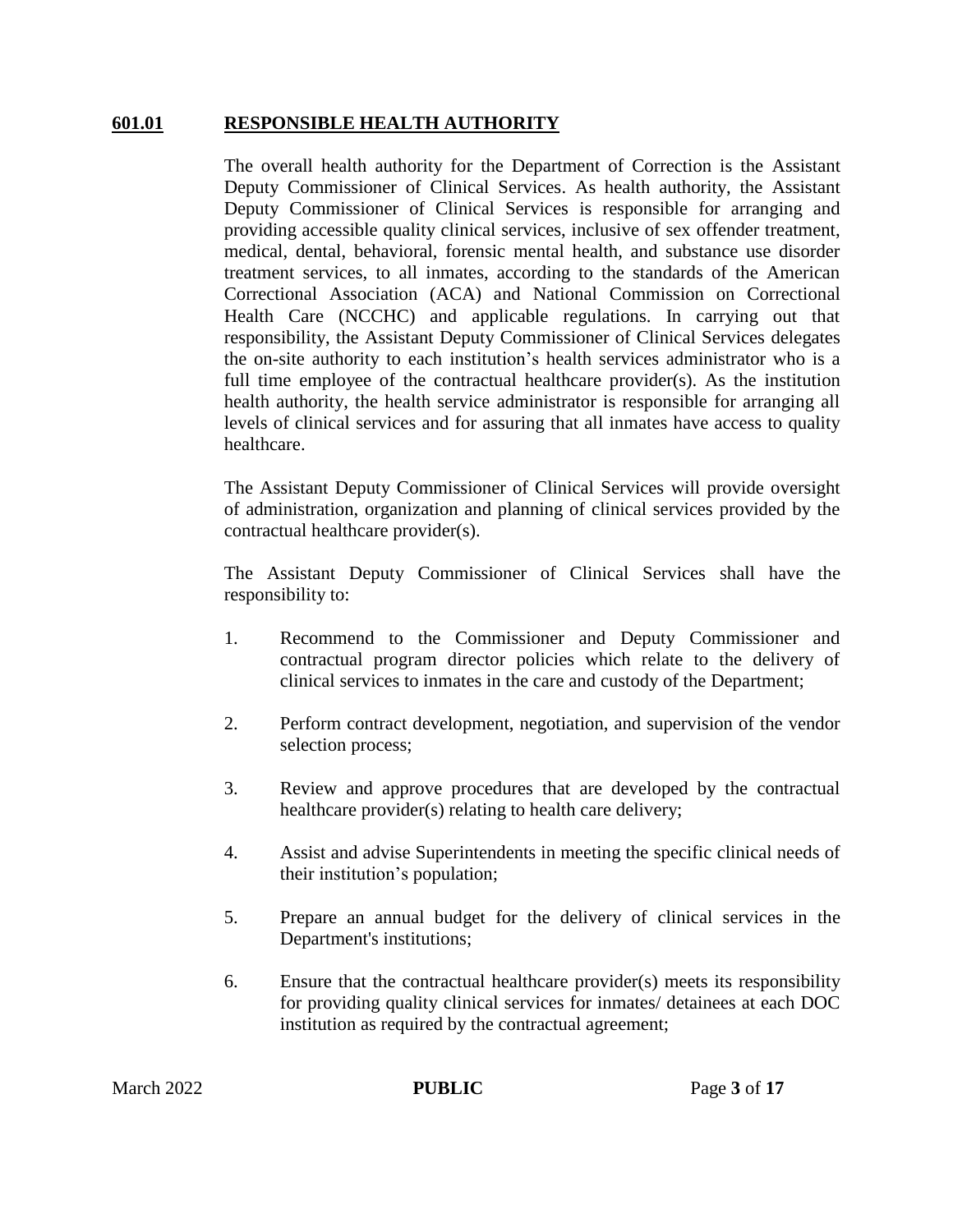- 7. Assist the contractual medical provider(s) to determine the healthcare personnel staffing patterns for each institution;
- 8. Oversee an external organizational process for reviewing, planning, monitoring, and managing the quality and appropriateness of care provided to inmates by the contractual healthcare provider(s);
- 9. Ensure contract compliance by monitoring and evaluating the quality and efficiency of the contractual clinical services;
- 10. Approve and ensure that the contractual healthcare provider(s) participates in a quality assurance program;
- 11. Oversee and ensure utilization review of all clinical services provided to inmates not covered under a contractual healthcare agreement(s);
- 12. Review all Health Services Division policies and procedures prior to approval by the Deputy Commissioner of Clinical Services and Reentry;
- 13. Prepare budgets and provide financial management of division operations including payroll functions;
- 14. Provide fiscal monitoring of contractual healthcare services; and
- 15. Supervise accounting, purchasing and resource allocation functions of the division.

#### **601.02 RELATIONSHIP WITH SUPERINTENDENTS**

Clinical service delivery within each institution is a mutual concern of the Department and contractual healthcare provider(s). Matters of clinical judgment are the sole province of the qualified healthcare professionals (e.g., physician, dentist, psychiatrist) however, all health care providers shall ensure that the delivery of clinical services is in accordance with the security requirements of the institution as determined by the Superintendent. The Assistant Deputy Commissioner of Clinical Services and the division management team will establish close communication with all Superintendents to assure that these mutual interests are properly represented.

## **601.03 ORGANIZATION OF DIVISION MANAGEMENT**

1. The following personnel shall comprise the Health Services Division management team: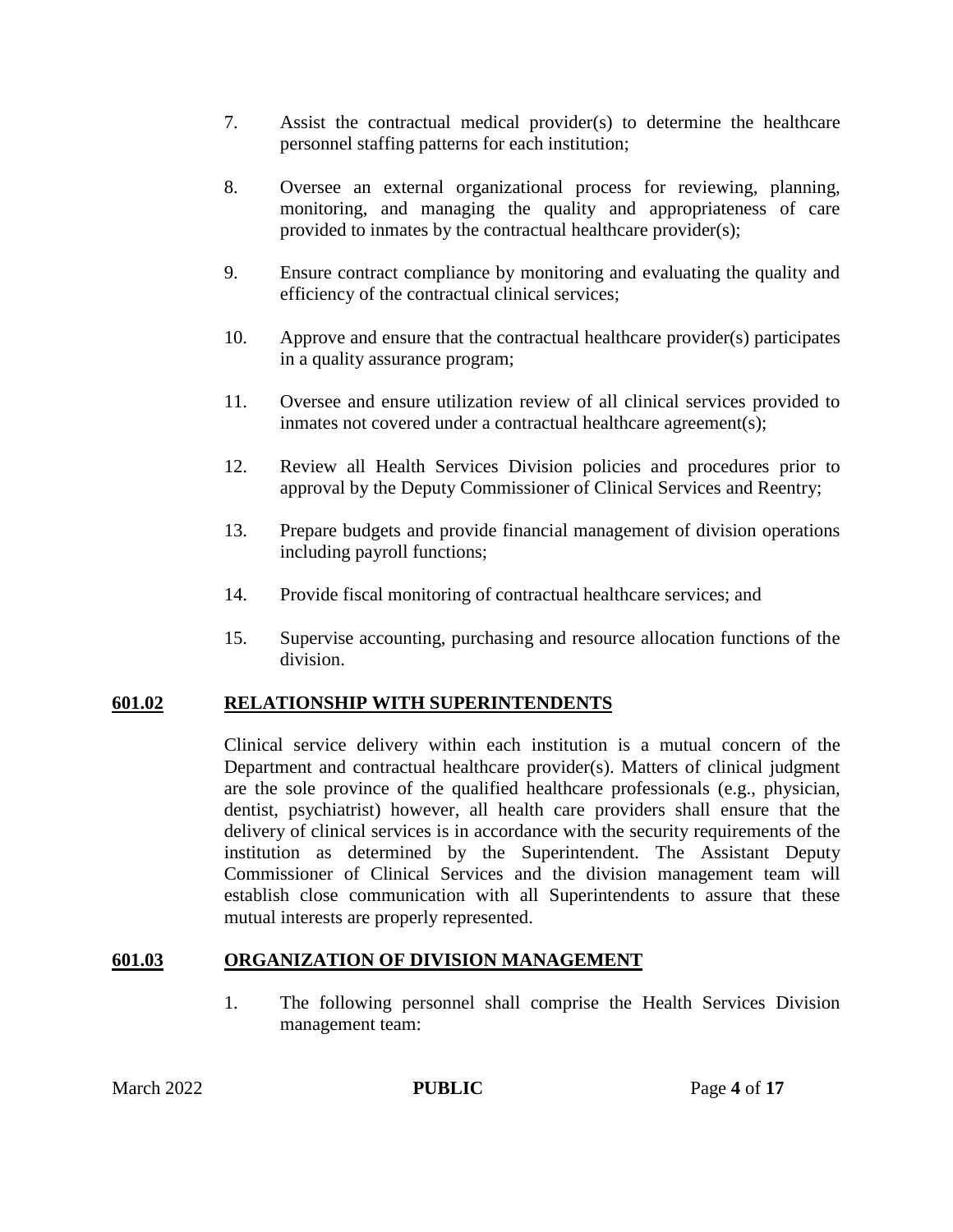- a. Assistant Deputy Commissioner of Clinical Services
- b. Director of Behavioral Health
- c. Director of Clinical Services
- d. Director of Contract Compliance
- e. Americans with Disabilities Act Coordinator for Inmates
- f. Special Projects Manager
- 2. Health Services Duty Officer

Health Services Division Regional Administrators shall function as the health service duty officer on a regular rotational basis during nonbusiness hours in addition to their other responsibilities. Health Services Division managers, as defined in 601.03 (1), if a licensed healthcare professional may function as the health service duty officer as determined by the Assistant Deputy Commissioner of Clinical Services.

- 3. Job Duties for the Division Management Team
	- a. The Director of Contract Compliance shall report directly to the Assistant Deputy Commissioner of Clinical Services and may function as the acting Assistant Deputy Commissioner of Clinical Services in his/her/their absence.

The Director of Contract Compliance shall routinely have the delegated authority to:

- i. Assist with the development of requests for response (RFRs) and the supervision of the vendor selection process;
- ii. Assist with contract development, negotiation and administration;
- iii. Provide direct administrative supervision of division staff;
- iv. Oversee organizational process for planning, reviewing, and monitoring the quality and appropriateness of care provided by the contractual healthcare provider(s);
- v. Oversee the quality assurance/quality improvement program implemented by the contractual healthcare provider(s);
- vi. Ensure utilization review of all clinical services provided to inmates not covered under the contractual clinical agreement;
- vii. Monitor contractual healthcare provider compliance with appropriate standards and regulations;
- viii. Monitor and implement Health Services Division policies and procedures;

March 2022 **PUBLIC** Page 5 of 17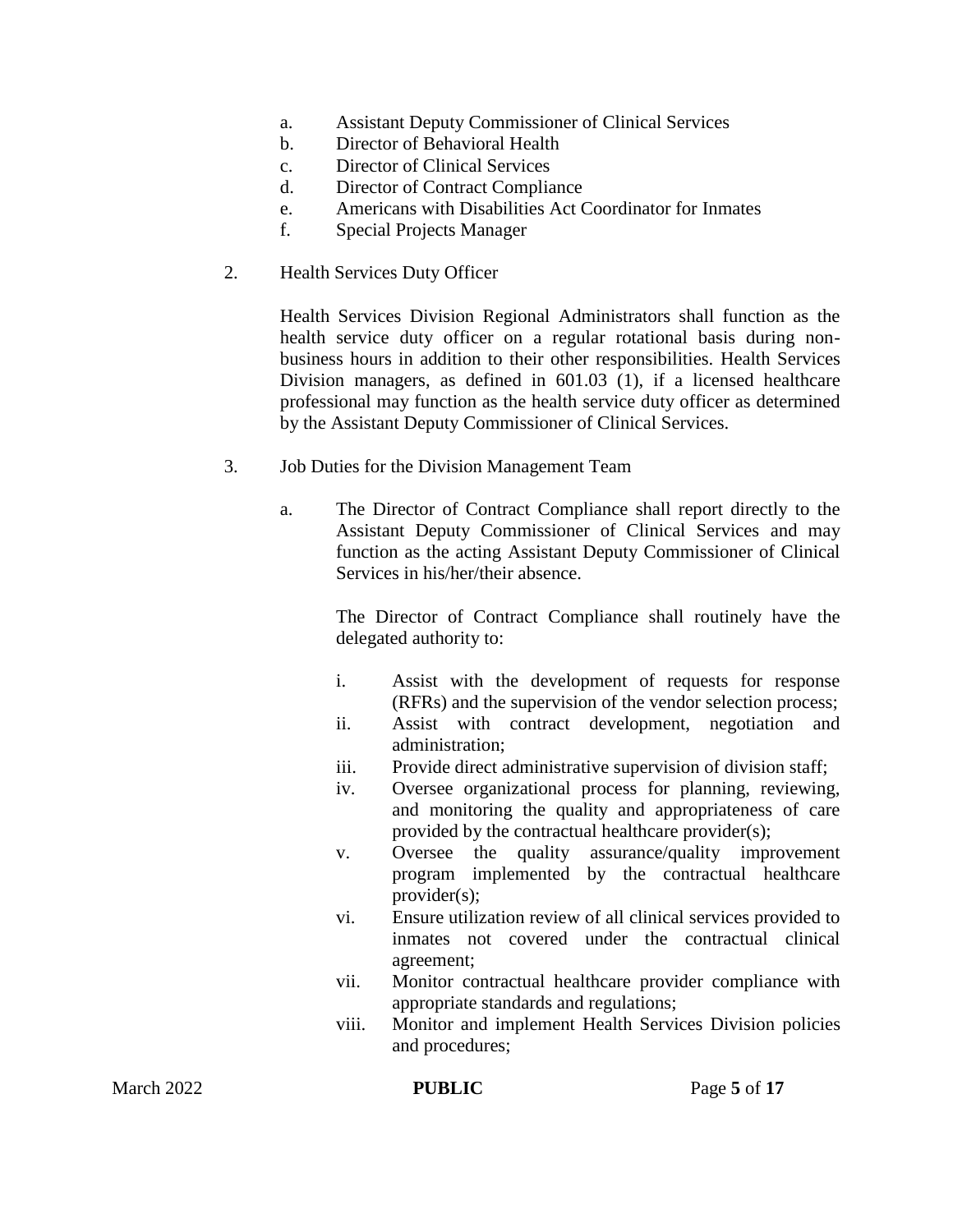- ix. Ensure applicable contractual healthcare provider policies and procedures are consistent with contractual requirements, DOC policy and procedure, community standards of care and other regulatory and legal requirements:
- x. Assist in the preparation of budgets and in the financial management of division operations ;
- xi. Assist in the fiscal monitoring of contractual healthcare services;
- xii. Assist in the supervision of accounting, purchasing and resource allocation functions of the division;
- xiii. Provide administrative oversight of clinical services provided to inmates not covered under the contractual clinical agreement;
- xiv. Attend meetings as directed by the Assistant Deputy Commissioner of Clinical Services;
- xv. Participate in committees as determined by the Assistant Deputy Commissioner of Clinical Services;
- xvi. Act as liaison to the State Office of Pharmacy Services (SOPS).
- b. The Director of Behavioral Health shall report directly to the Assistant Deputy Commissioner of Clinical Services and may function as the acting Assistant Deputy Commissioner of Clinical Services in his/her/their absence.

The Director of Behavioral Health shall routinely have the delegated authority to:

- i. Assist with the development of requests for response (RFRs) and the supervision of the vendor selection process;
- ii. Provide direct administrative supervision of Health Services Division Mental Health Regional Administrators;
- iii. Oversee organizational process for planning, reviewing, and monitoring the quality and appropriateness of behavioral health care, sex offender treatment, and substance use disorder treatment provided by the contractual healthcare provider(s);
- iv. Monitor the quality assurance/quality improvement program implemented by the contractual healthcare provider(s);
- v. Monitor implementation and efficacy of contractual healthcare provider behavioral health related improvement plans;

March 2022 **PUBLIC** Page 6 of 17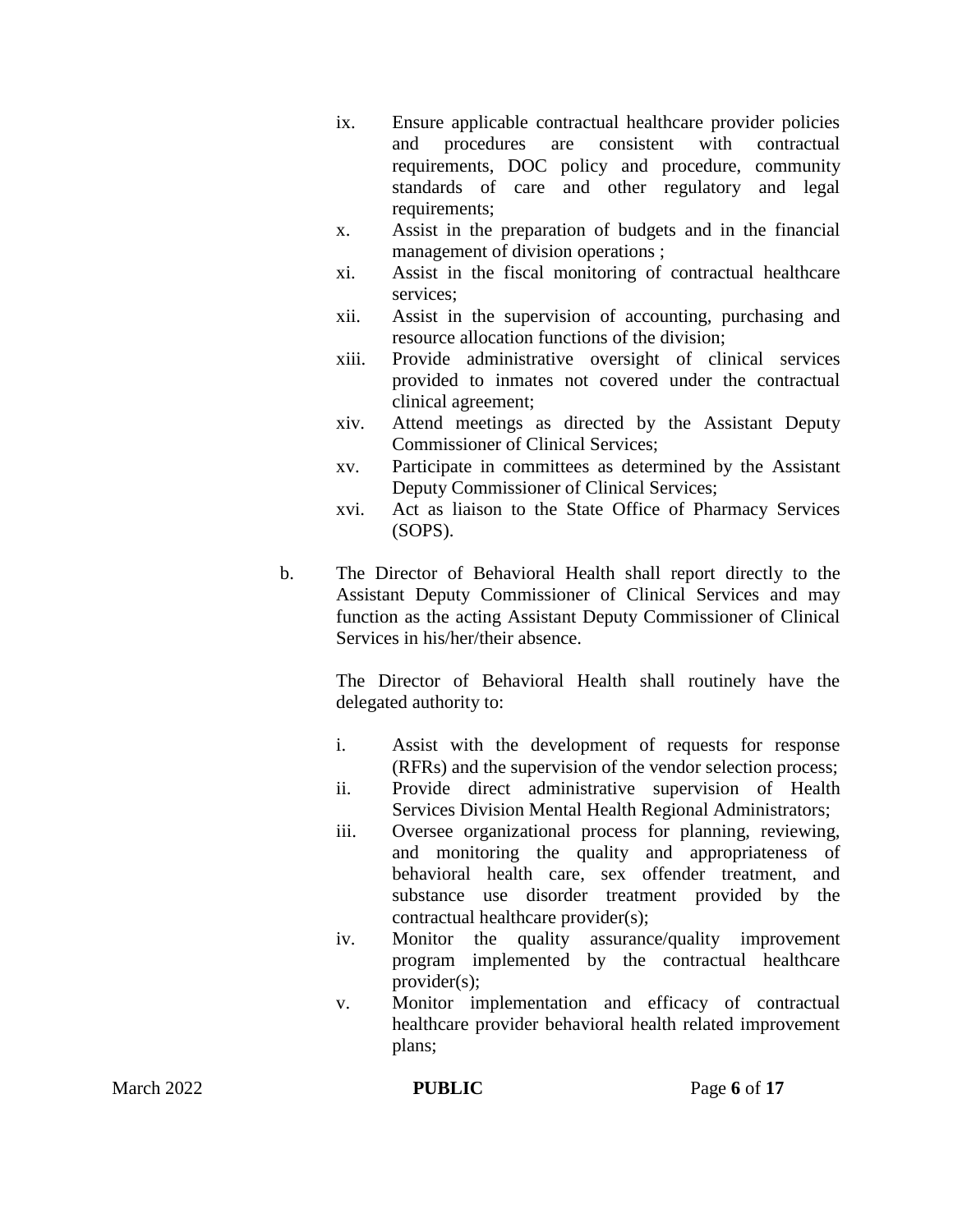- vi. Ensure applicable contractual healthcare provider policies and procedures are consistent with contractual requirements, DOC policy and procedure, community standards of care and other regulatory and legal requirements:
- vii. Monitor contractual healthcare provider compliance with appropriate behavioral health care standards and regulations;
- viii. Monitor and implement Health Services Division behavioral health care policies and procedures;
- ix. Attend meetings as directed by the Assistant Deputy Commissioner of Clinical Services;
- x. Participate in committees as determined by the Assistant Deputy Commissioner of Clinical Services;
- xi. In collaboration with the Director of Clinical Services, ensure the contractual healthcare provider(s) provide appropriate health care to inmates with increased health care needs such as inmates with co-occurring and comorbid disorders and advanced stage diagnoses;
- xii. Act as liaison to other state agencies such as the Department of Mental Health (DMH).
- c. The Director of Clinical Services shall report directly to the Assistant Deputy Commissioner of Clinical Services and may function as the acting Assistant Deputy Commissioner of Clinical Services in his/her/their absence.

The Director of Clinical Services shall routinely have the delegated authority to:

- i. Assist with the development of requests for response (RFRs) and the supervision of the vendor selection process;
- ii. Provide direct administrative supervision of Health Services Division medical Regional Administrators;
- iii. Oversee organizational process for planning, reviewing, and monitoring the quality and appropriateness of medical and dental health care provided by the contractual healthcare provider(s);
- iv. Monitor the quality assurance/quality improvement program implemented by the contractual healthcare provider(s);
- v. Monitor implementation and efficacy of contractual healthcare provider medical and dental health care related improvement plans;

March 2022 **PUBLIC** Page 7 of 17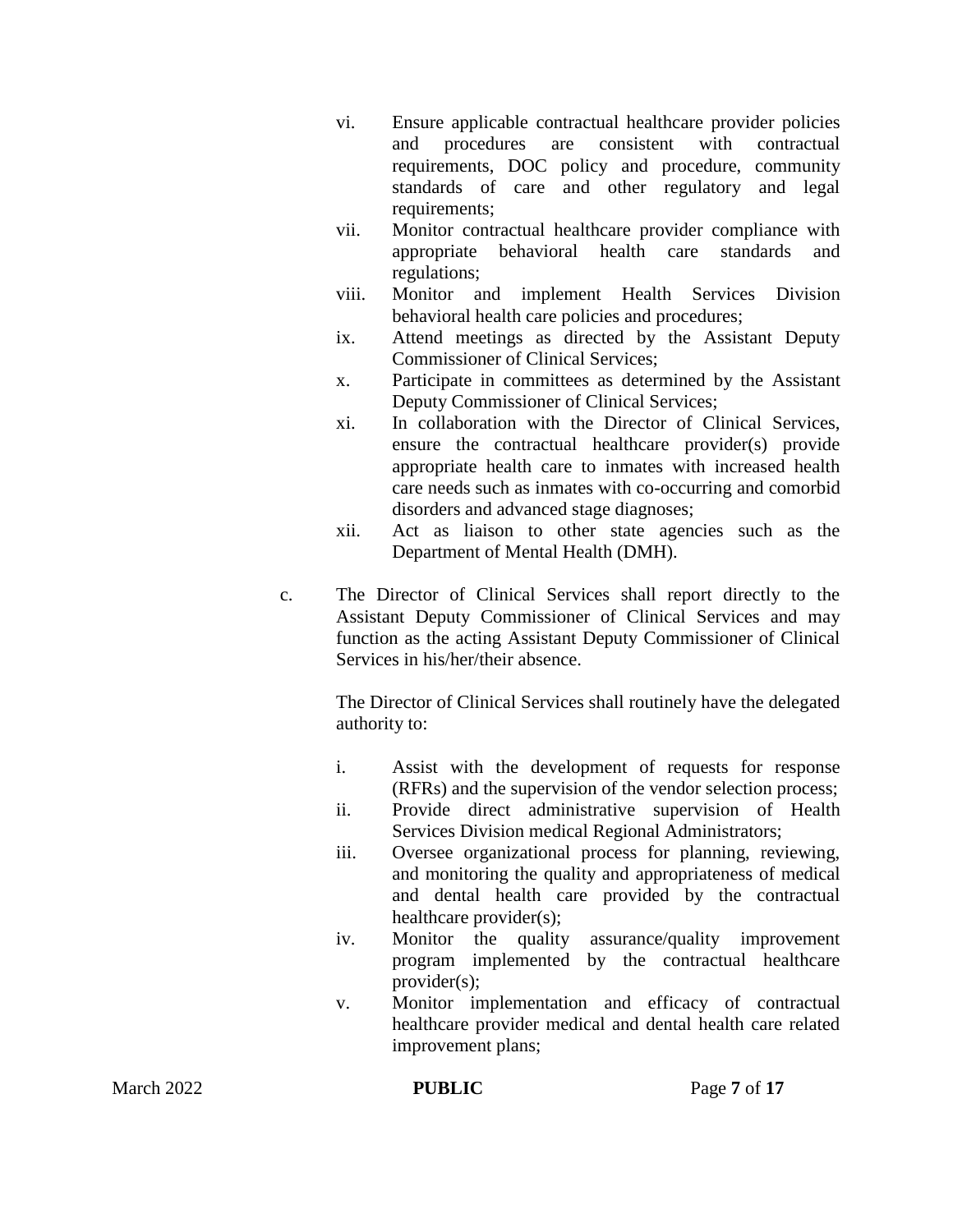- vi. Ensure applicable contractual healthcare provider policies and procedures are consistent with contractual requirements, DOC policy and procedure, community standards of care and other regulatory and legal requirements:
- vii. Monitor contractual healthcare provider compliance with appropriate medical and dental health care standards and regulations;
- viii. Monitor and implement Health Services Division medical and dental health care policies and procedures;
- ix. Attend meetings as directed by the Assistant Deputy Commissioner of Clinical Services;
- x. Participate in committees as determined by the Assistant Deputy Commissioner of Clinical Services;
- xi. In collaboration with the Director of Behavioral Health, ensure the contractual healthcare provider(s) provide appropriate health care to inmates with increased health care needs such as inmates with co-occurring and comorbid disorders and advanced stage diagnoses;
- xii. Act as liaison to other state agencies such as the Department of Public Health (DPH).
- d. Americans with Disability Act Coordinator for Inmates

The Americans with Disability Act Coordinator for Inmates shall report directly to the Assistant Deputy Commissioner.

- i. Shall be responsible for monitoring the provision of ADA accommodations for inmates throughout the Department.
- ii. Shall be responsible to train site ADA Coordinators in the requirements of ADA.
- iii. Participate in committees as determined by the Assistant Deputy Commissioner of Clinical Services.
- e. Regional Administrators Areas of Responsibility
	- i. Health Services Division Regional Administrators shall be responsible for monitoring and evaluating the quality of health care services throughout the Department. Mental health and medical Regional Administrators shall monitor contractual healthcare provider compliance with appropriate standards, regulations and contract requirements applicable to the regional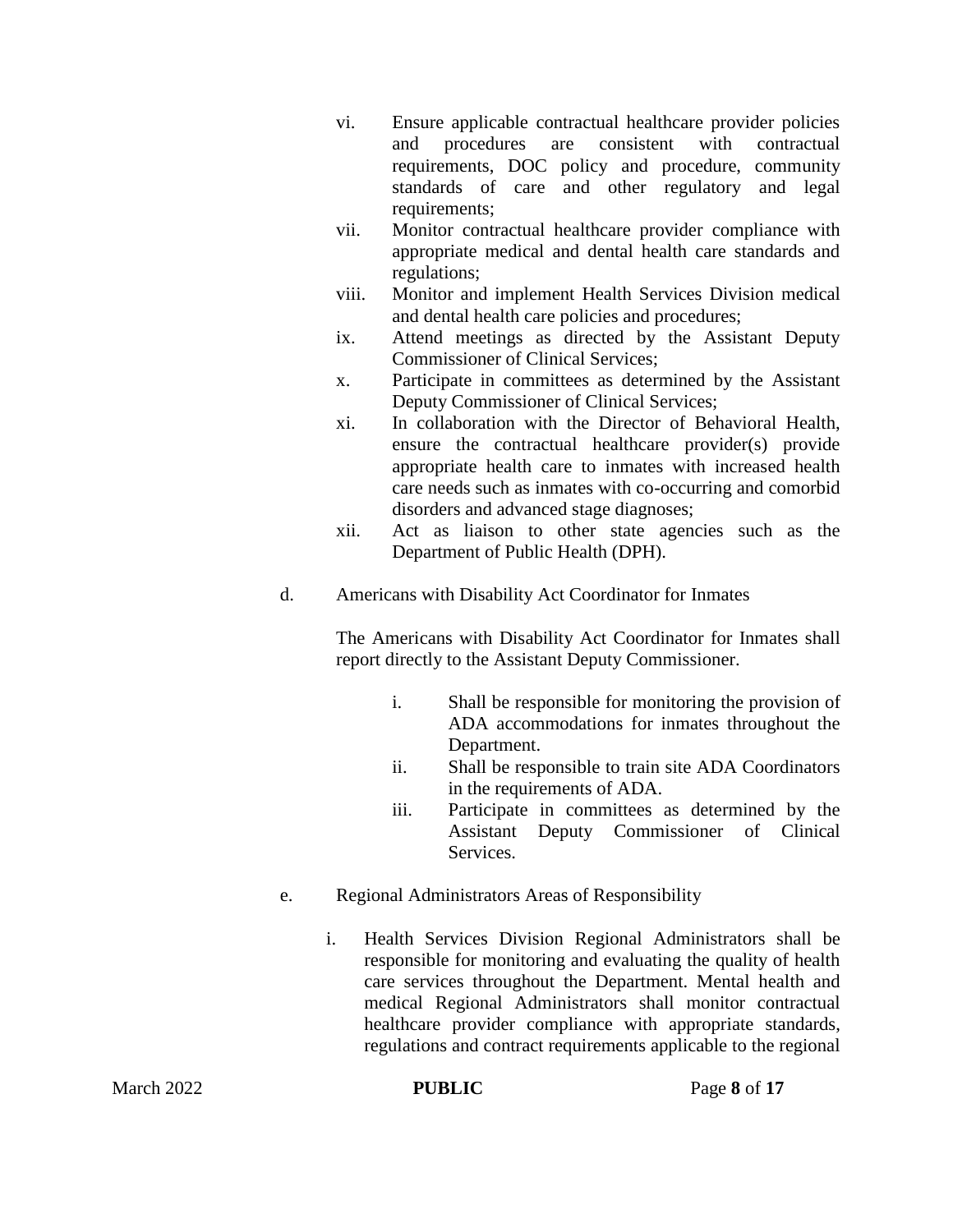administrators' assigned area of clinical responsibility (i.e. mental health or medical).

ii. Regional administrators shall be responsible for monitoring and evaluating the quality of health care services and will be assigned designated institutions from the following list:

> Boston Pre-Release Center, Bridgewater State Hospital, MCI Cedar Junction, MCI Concord, MCI Framingham, Lemuel Shattuck Hospital Correctional Unit, Massachusetts Alcohol and Substance Center at Plymouth (MASAC), Massachusetts Treatment Center, MCI Norfolk, North Central Correctional Institution, Northeastern Correctional Center, Old Colony Correctional Center Medium and Minimum, Pondville Correctional Center, MCI Shirley Medium, Souza Baranowski Correctional Center.

- e. The Mental Health Regional Administrators shall report to the Director of Behavioral Health and may function as the Acting Director of Behavioral Health in the event of his/her/their absence. The medical Regional Administrators shall report to the Director of Clinical Services and may function as the Acting Director of Clinical Services in the event of his/her/their absence. The Regional Administrators shall routinely have the delegated authority to:
	- i. Oversee the overall quality and effectiveness of contractual health care services by providing direct, on-site monitoring of services;
	- ii. Ensure all contractual health care services provided to inmates is of high quality and in compliance with National Commission on Correctional Health Care, American Correctional Association and professional standards, Massachusetts Department of Mental Health, and Massachusetts Department of Public Health regulations;
	- iii. Act as liaison to the Superintendents at assigned institutions as well as being on-call in order to ensure institution needs are being met;
	- iv. Conduct and document audits, no less than biannually, at each institution using predetermined performance criteria as well as approved standards of care and practice;
	- v. Ensure compliance with Health Services Division (103 DOC 600 series) policies;
	- vi. Review the quality of documentation in medical records;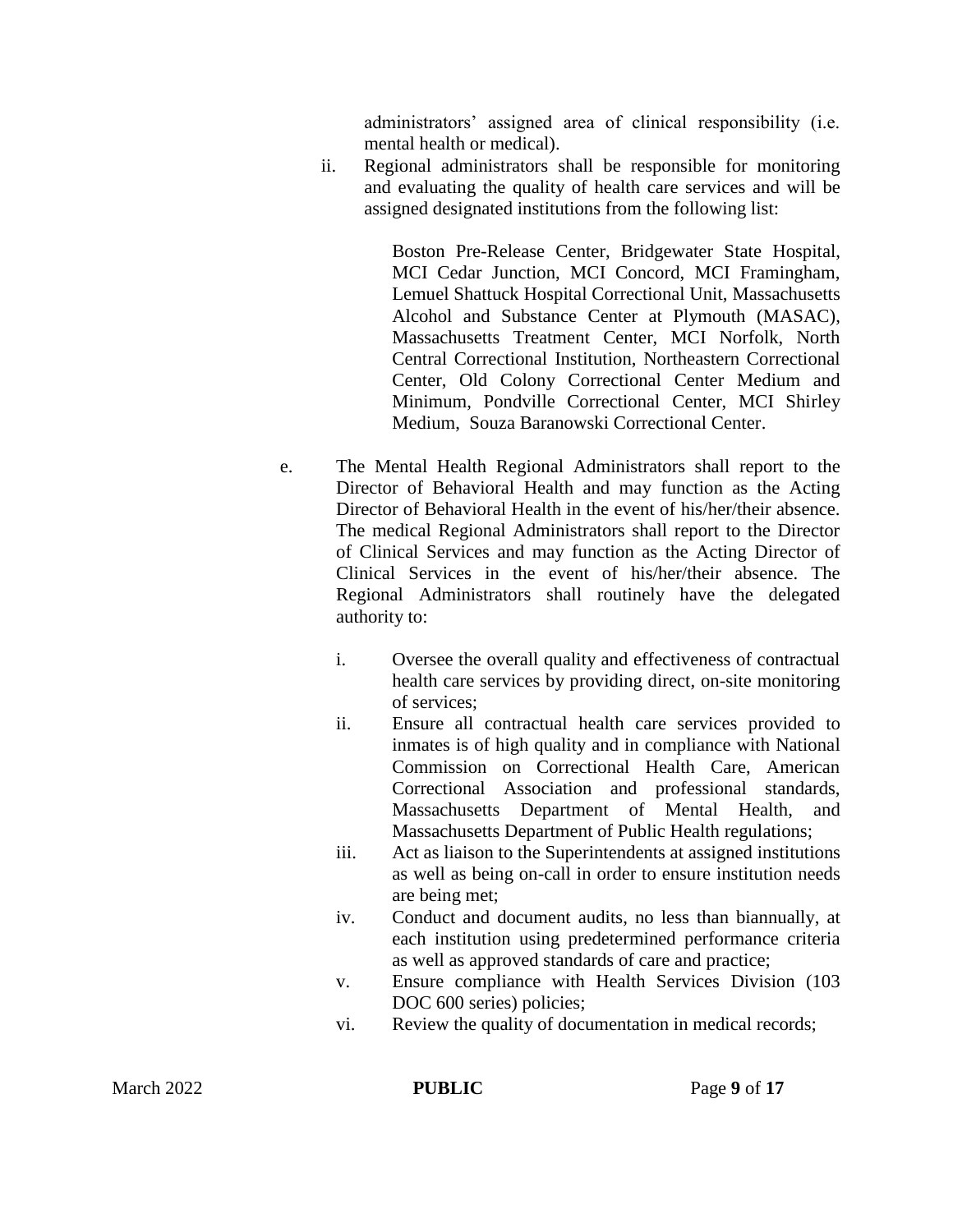- vii. Serve as a resource to the assigned institution's management team in order to provide input and evaluation of the quality of contractual clinical services being provided.
- f. The Special Projects Manager shall report directly to the Assistant Deputy Commissioner of Clinical Services and may function as the Acting Director of Contract Compliance in the event of his/her/their absence.

The Special Projects Manager shall routinely have the delegated authority to:

- i. Review, and revise for the Director of Contract Compliance's approval all policies and procedures for the Health Services Division;
- ii. Provide direct supervision of support staff; and
- iii. Handle all special inquiries and projects as directed by the Assistant Deputy Commissioner of Clinical Services and Director of Contract Compliance.

## **601.04 CONTRACTUAL HEALTHCARE PROVIDERS**

The Department shall ensure that contractual arrangements are maintained with licensed practitioners or practitioner group(s) for the provision of all medical, mental health, forensic mental health evaluation and treatment, substance use disorder treatment, dental services, and sex offender treatment. This includes the disciplines of medicine, psychiatry, nursing, social work, psychology, mental health workers, lab and x-ray technicians, physician assistants, nurse practitioners, pharmacists, occupational and physical therapists, dietitians, dentists, dental assistants and other paramedical or technical support staff.

The contractual healthcare provider(s) shall be chosen through a competitive selection process and shall be required to comply with all Department policies and procedures. Each health services contract shall be approved by the Assistant Deputy Commissioner of Clinical Services and Director of Contract Compliance, with final approval by the Commissioner.

The contractual healthcare provider shall have the sole and exclusive right to hire and fire or terminate personnel working for them and their subcontractor(s). The Assistant Deputy Commissioner of Clinical Services may deny entrance of any personnel to any or all institutions. He/she/they will notify the provider's program director of such denials and the reason for them as soon as reasonably practical.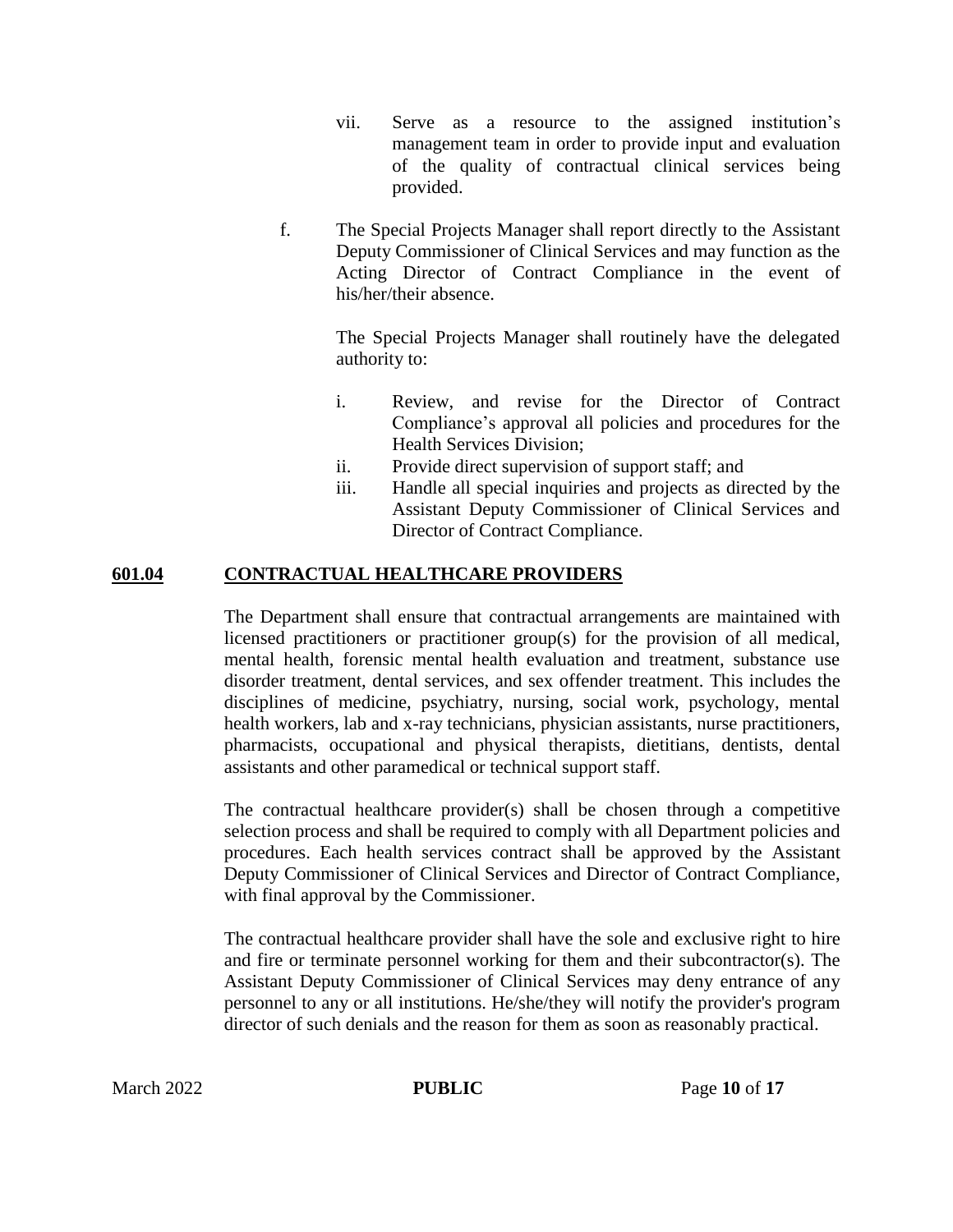The following key contractual professional personnel shall provide the services listed below:

- 1. The Senior Medical Consultant shall be a licensed physician who shall advise the Assistant Deputy Commissioner of Clinical Services, or designee, on matters relating to clinical programs and protocols. This individual shall undertake special projects that are delegated by the Assistant Deputy Commissioner of Clinical Services and shall be responsible for developing peer review mechanisms for the medical providers of contractual healthcare provider(s). It will be necessary for him/her/them to participate in Quality Assurance Mortality Reviews. The Senior Medical Consultant shall not be involved in the provision of direct care to inmates of the Department.
- 2. The Senior Mental Health Consultant shall be a licensed psychiatrist who shall report to the Assistant Deputy Commissioner of Clinical Services, or designee, and advise him/her/them on matters relating to the mental health and forensic mental health services provided by the contractual healthcare services provider(s). This individual shall undertake special projects which are delegated by the Assistant Director of Clinical Services and shall be responsible for developing peer review mechanisms for contractual psychiatric care providers. It will be necessary for this individual to participate in quality assurance suicide reviews. The Senior Mental Health Consultant shall not be involved in the provision of direct care to inmates/ of the Department.
- 3. The Program Director of the contractual healthcare provider(s) shall report to the Assistant Deputy Commissioner of Clinical Services for administrative supervision. The program director shall be responsible for the overall clinical supervision of health care treatment in the institutions as well as administrative supervision of all medical, dental, mental health, forensic mental health, sex offender treatment, substance use disorder treatment, paramedical, and ancillary personnel under the auspices of his/her/their contractual healthcare group. Any subcontracts utilized by the contractual healthcare provider(s) shall have an administrator designated by the program director. No significant subcontracts shall be granted by the program director without the prior written consent of the Assistant Deputy Commissioner of Clinical Services.
- 4. The Medical Director at Bridgewater State Hospital shall be appointed pursuant to MGL c.125, Section 18, which reads as follows: "The Commissioner, with approval of the Commissioner of mental health, shall appoint a physician as medical director of the Bridge-water state hospital. The medical director shall have the care of the inmates thereof and govern

**PUBLIC** Page 11 of 17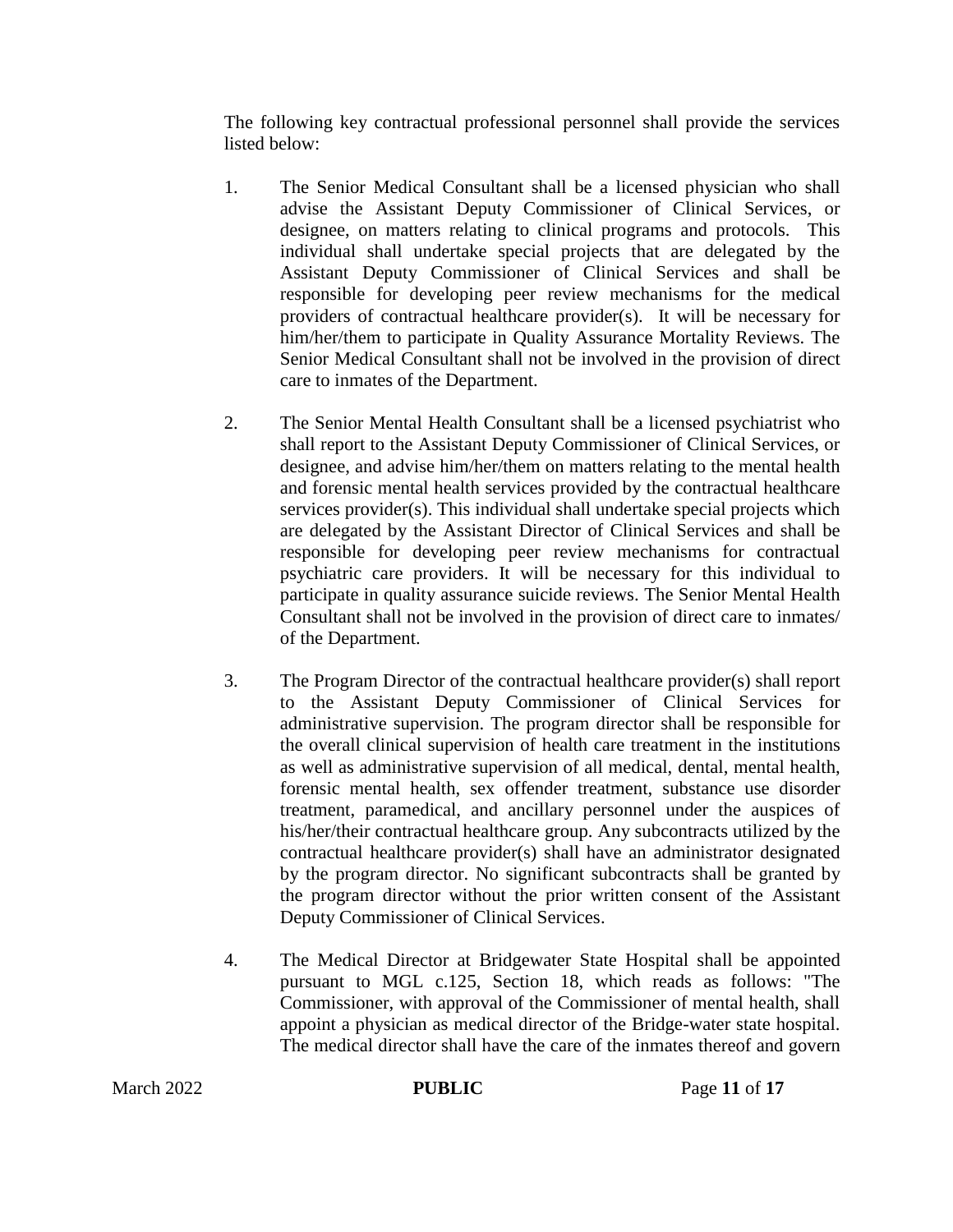them in accordance with rules and regulations approved by the Commissioner. (Added by St.1955, c 770, Section 11.)"

### **601.05 COMMITTEE STRUCTURE**

With the contractual healthcare provider(s), the Assistant Deputy Commissioner of Clinical Services shall establish the following committees in order to maintain proper communication and to provide a forum for the discussion of important issues. Each committee meeting shall be documented with minutes which shall be maintained in the Health Services Division.

#### 1. Health Services Executive Committee:

The Assistant Deputy Commissioner of Clinical Services shall establish a health services executive committee which shall meet as needed. This committee shall be utilized for the discussion and resolution of current issues and problems identified relating to the medical record audits, the systematic review of resulting variance reports and the provision of medical, dental, mental health, sex offender, substance use disorder and forensic mental health care at Department institutions. Problem identification items that are submitted by the Superintendents and Regional Administrators will be reviewed as well. Attendees at these meetings shall include, but not be limited to, the following individuals:

- a. Assistant Deputy Commissioner of Clinical Services;
- b. Director of Contract Compliance;
- c. Director of Behavioral Health;
- d. Director of Clinical Services;
- e. Program Director of the contractual medical provider;
- f. Director of Mental Health Services of the contractual healthcare provider(s);
- g. Program Medical Director of the contractual healthcare provider(s); and
- h. Health Services Division support staff (recorder).
- 2. Quality Assurance Mortality Review Committee:
	- a. The Assistant Deputy Commissioner of Clinical Services shall designate a Mortality Review Committee in accordance with 103 DOC 622, *Death Procedures*. This Committee shall convene on site at the institution where an inmate death has occurred. All members of this committee shall be present for the entire proceeding.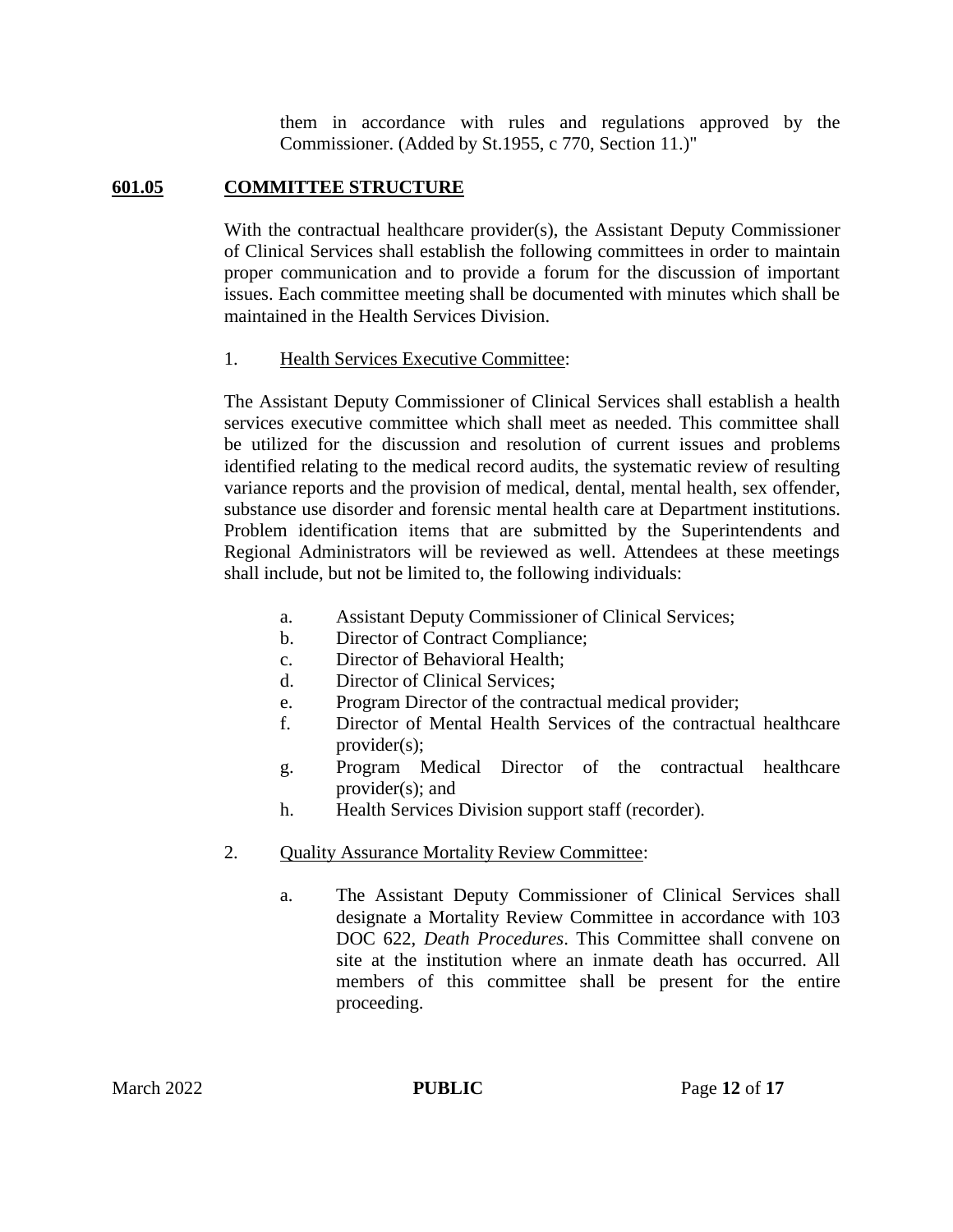The following individuals or their designees will comprise the Mortality Review Committee:

- i. Assistant Deputy Commissioner of Clinical Services or designee
- ii. Medical Regional Administrator of the institution involved
- iii. Senior Medical Consultant and/or Senior Mental Health **Consultant**
- iv. Superintendent of institution or designee where death occurred (as an observer)
- b. This Committee shall be utilized for reviewing reports of on-site response teams, interviewing staff involved in the emergency response and care of the inmate, and preparing a confidential preliminary report.
	- i. Each preliminary report shall be considered complete and ready for review after the preliminary findings of the medical examiner are received by the Assistant Deputy Commissioner of Clinical Services.
	- ii. Deaths that occur with inmates who are inpatients at outside hospitals or medical facilities beyond seventy-two (72) hours, including the Lemuel Shattuck Hospital, are beyond the jurisdiction of the mortality review committee and shall not be included in this process consistent with 103 DOC 622, *Death Procedures*, section 9.
	- iii. The Mortality Review Committee shall perform a complete review of the medical record and supporting documentation, interview staff who were directly and indirectly involved in the care of the inmate, discuss the events, symptoms and medical procedures involved in each death, and issue to the Assistant Deputy Commissioner of Clinical Services specific recommendations which address any needs identified during the review process. These recommendations shall then be submitted to the Superintendent involved and the Program Director of the contractual healthcare provider.
	- iv. See 601.05, section 3, for deaths as a result of an actual or suspected suicide.
- 3. Quality Assurance Suicide Review Committee:

Whenever a death has occurred as a result of a completed or suspected suicide the Assistant Deputy Commissioner of Clinical Services shall

**PUBLIC** Page 13 of 17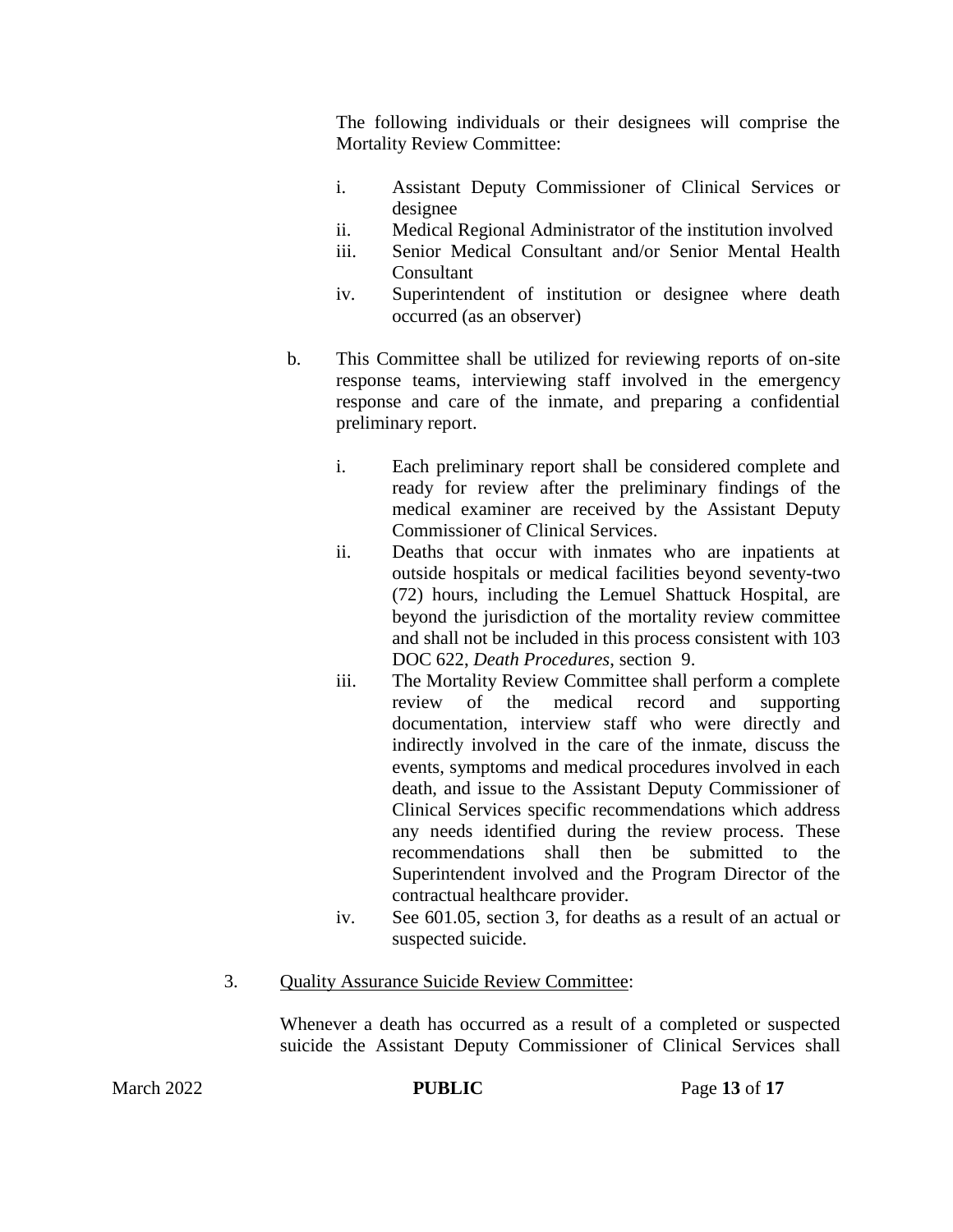order that the Quality Assurance Mortality review committee expand to include a psychiatric suicide review (see 103 DOC 622, *Death Procedures*). In addition to the previously listed members of the Mortality Review Committee, the Senior Mental Health Consultant as well as the Mental Health Regional Administrator shall attend the quality assurance suicide review. In addition, the following shall occur:

- a. In the event of attempted suicides by inmates/detainees/patients, a review of the attempted suicide will be conducted and then the Assistant Deputy Commissioner of Clinical Services will determine whether or not it is necessary to convene a Quality Assurance Suicide Review Committee.
- b. The Assistant Deputy Commissioner of Clinical Services will convene a case review panel for an inmate who may be at risk of harm to themself at any time upon the request of a Superintendent. If a panel is convened, a report with recommendations shall be submitted to the Superintendent and Program Director of the contractual healthcare provider.

## 4. Medical Records Committee:

The Assistant Deputy Commissioner of Clinical Services shall ensure that through the contractual medical provider a Medical Records Committee is developed for the purpose of discussing current issues, including electronic medical records and, problems relating to policies, procedures, and record keeping. The committee members shall review, revise, and amend medical records forms and medical, dental, and mental health forms as appropriate.

The Program Director of the contractual healthcare provider shall formally appoint members to this committee and submit their names to the Assistant Deputy Commissioner of Clinical Services. A Medical and Mental Health Regional Administrator shall attend each meeting of the Medical Records Committee.

# 5. Policies and Procedures Committee

The Policies and Procedures Committee will have a joint membership of the Health Services Division and the contractual healthcare provider and shall meet as needed. A Medical and Mental Health Regional Administrator shall attend each meeting of the Policies and Procedures Committee.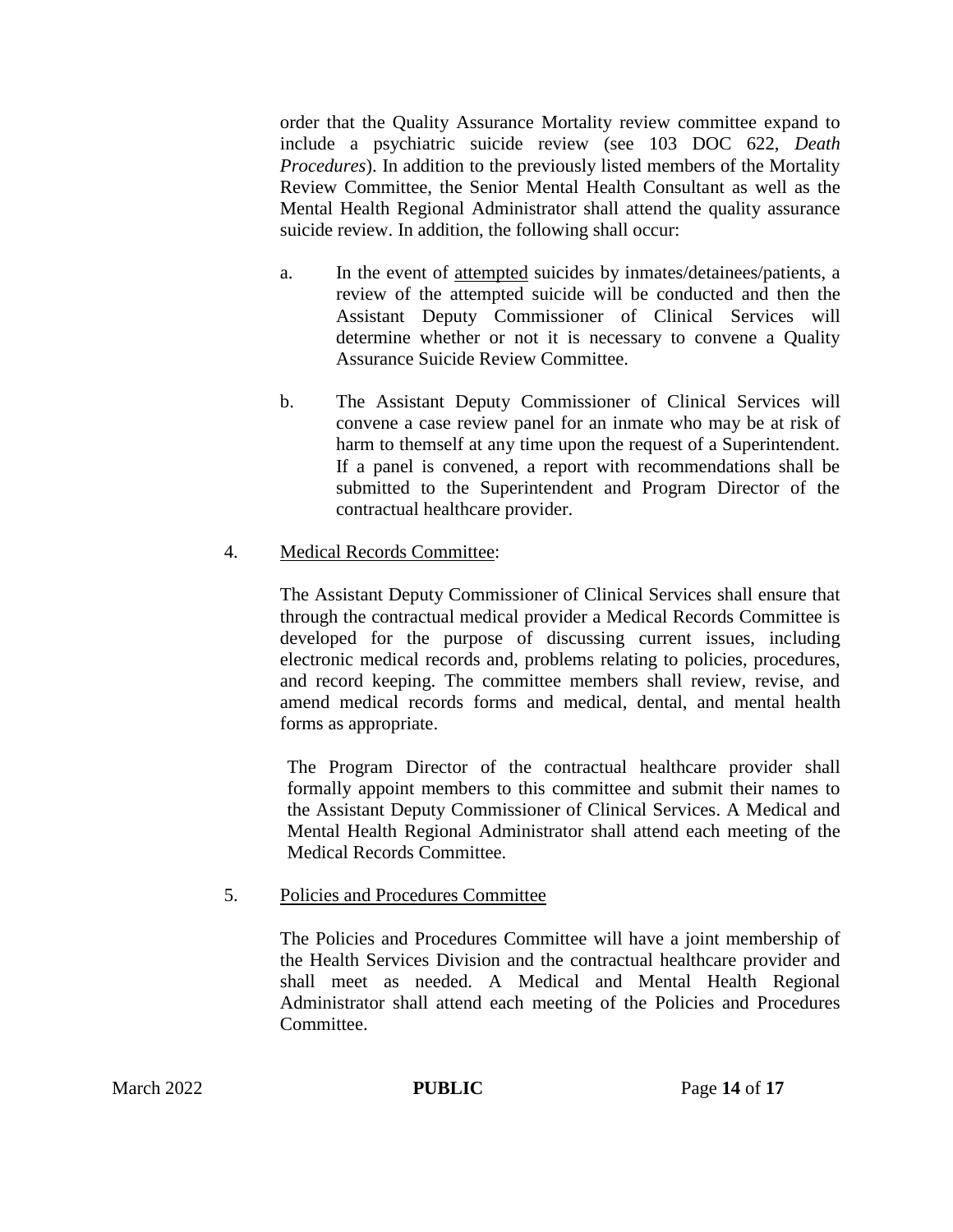The purpose of this Committee is to oversee the development of policies and procedures in accordance with NCCHC and ACA Standards, in conformance with Massachusetts regulations and policies, and the rules and regulations promulgated by the Massachusetts Department of Public Health.

The contractual healthcare provider's policies and procedures shall not be in conflict with Department of Correction policies. The office of the Assistant Deputy Commissioner of Clinical Services shall review for approval all the contractual medical provider's policies and procedures. The DOC Health Services Division office shall perform annual reviews of each of the 600 Series policies and issue revisions as made to the contractual medical provider. The contractual healthcare provider shall review on an annual basis all of its policies and procedures and revise as appropriate. Each Health Services Administrator and/or site with health services shall have a copy of 103 DOC 600 series and the contractual healthcare provider's policies and procedures available to any and all health services staff and DOC personnel.

There are policies and procedures unique to Bridgewater State Hospital. These should be reviewed and approved by the reviewing authority at BSH, the Superintendent or designee, and approved by the Assistant Deputy Commissioner of Clinical Services.

#### **601.06 ADMINISTRATIVE MEETINGS**

In addition to those formal Committees listed in the previous section of this policy, the following meetings shall be held as deemed necessary by the Assistant Deputy Commissioner of Clinical Services:

- 1. Quarterly meetings shall be held at the Lemuel Shattuck Hospital for the purpose of maintaining communication with the Shattuck Hospital staff. The following individuals shall attend this meeting:
	- a. Assistant Deputy Commissioner of Clinical Services or Director of Contract Compliance;
	- b. Superintendent of the Shattuck Hospital Correctional Unit or Deputy Superintendent;
	- c. Program Director of the contractual healthcare provider;
	- d. designated staff members of the Shattuck Hospital.
- 2. Quarterly regional meetings shall be held with the Superintendents of individual institutions, the Assistant Deputy Commissioner of Clinical Services, Director of Contract Compliance, Director of Behavioral

**PUBLIC** Page 15 of 17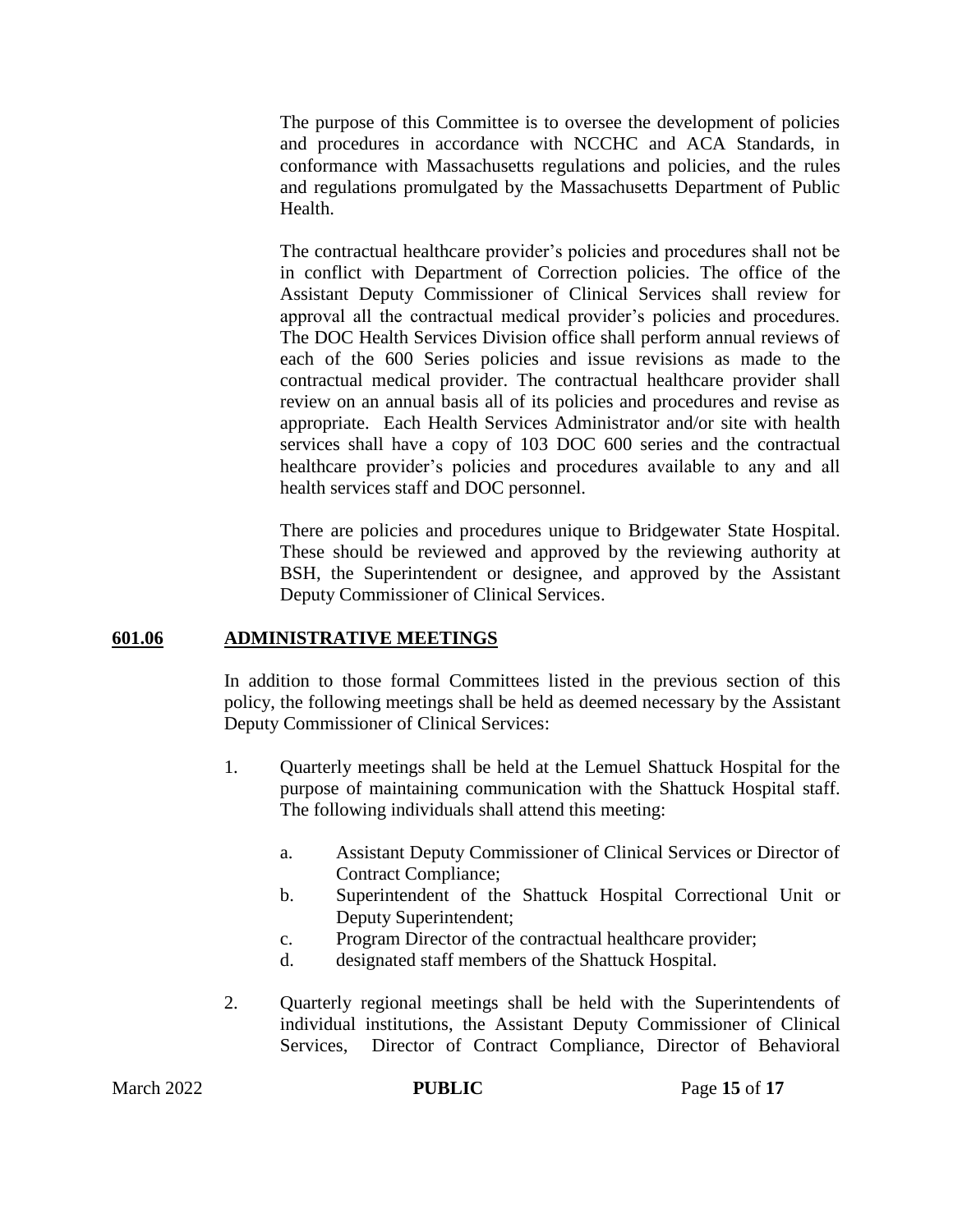Health, Director of Clinical Services, the Health Services Medical and Mental Health Regional Administrators for that institution, the contractual healthcare provider Program Director, Health Services Administrator for the institution, and Medical Director as well as other designated contractual staff.

The quarterly meeting held at Bridgewater State Hospital is called The Bridgewater State Hospital Governing Body**.**

The purpose of these meetings will be to discuss issues regarding the provision of medical, dental, mental health, sex offender, substance use disorder, forensic mental health services at the individual institutions.

- 3. The Assistant Deputy Commissioner of Clinical Services, at his/her/their discretion, or at the written request of a Superintendent, convene a case conference meeting to discuss important health care issues relating to a particular inmate. Case conference meetings represent an interdisciplinary approach to the treatment needs of a particular individual. Attendance shall be determined by the Assistant Deputy Commissioner of Clinical Services and the Program Director of the contractual healthcare provider.
- 4. Monthly meetings of the Assistant Deputy Commissioner of Clinical Services or Director of Contract Compliance with all Health Services Division personnel will be held for the purpose of maintaining communication. Minutes will be taken at these meetings.

## **601.07 ADMINISTRATIVE REPORTS**

The Assistant Deputy Commissioner of Clinical Services or his/her/their designee shall establish that routine administrative reports are to be submitted by the contractual healthcare provider on a regular basis. A list of the required reports shall be contained within the written contract between the Department and the contractual healthcare provider.

## **601.08 HEALTH SERVICE AUDITS**

- 1. Comprehensive audits of medical, dental, mental health, sex offender, forensic mental health and substance use disorder services will be conducted at each major institution at least every six (6) months by DOC Health Services Division team members using a predetermined audit tool.
- 2. At any time, and as determined by the Department, the medical records audit will be supplanted by an audit from one of the following categories: